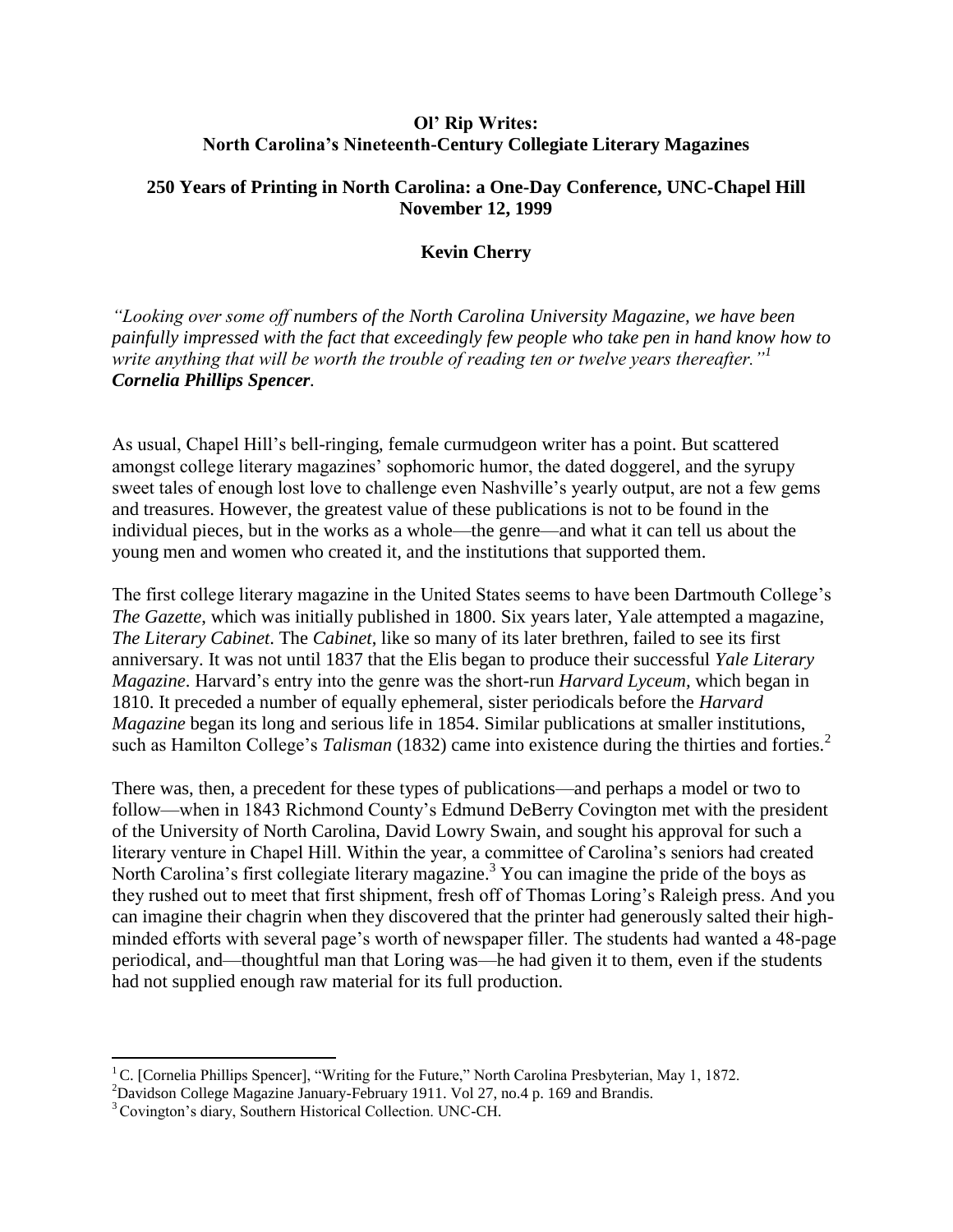The *North Carolina University Magazine* did not survive its first year. The editors, perhaps, should have considered this likelihood, when in the second number, they were able to publish the list of subscribers in its entirety. (There were 40, although four charitable individuals requested two subscriptions.) The youthful editors had expected to have a list of 500 names and eventually received only 200, "more than half of whom have failed to comply with the terms of payment in advance." And thus began the on-again, off-again life of what became known as the longestrunning literary magazine in the South.

Instead of tracing the starts and stops of this publication and the others that would follow it in the state, I hope to look briefly at it and several of its sister magazines, telling their story in a corporate fashion.

In Davidson--"the quietest place in the state . . . as to dissipation, I don't suppose there is so much as a cigar going there. A deep snow and a rabbit-hunt are all the young gentlemen have to look forward to, and to ensure the latter, the former must always happen on a Saturday"<sup>4</sup>-the students began the *Davidson College Monthly* in March, 1870.

At Wake Forest, the students enjoyed the "witticisms, criticisms and burlesques" of publications that were published orally on Saturday mornings. (Editors, understandably, remained anonymous, and those that wished a copy of the various quips and putdowns made it by hand from the original.) In 1882, the *Wake Forest Student* supplanted the academic village crier.

The *Guilford Collegian* made its appearance in 1888, following student Robert C. Root's oration to his Brightonian Society, "Shall Guilford College Have a Paper?" "Upheld in the affirmative," as collegiate societies of the day would have put it.

Without this repeated "affirmative" of collegiate societies, none of these publications would have been sustained. It was the Dialectic and Philanthropic Societies at UNC, which eventually supplemented the *University Magazine* and made it viable. It was the Euzelian and Philomathesian supporting the *Wake Forest Student*, the Eumenean and the Philanthropic, publishing the *Davidson College Monthly*, and the Brightonian, Claytonian, and Websterian, along with Guilford's female society, Cicadian, (later renamed the Philagorean), which saw to it that the *Guilford Collegian* made its publication schedule. Student societies, with their mouthfilling monikers, were the driving force behind these publications—as they were for most aspects of nineteenth-century college student life.

Collegiate societies had their roots in the enlightenment and immersed their members in enlightenment ideals. Wake Forest's societies had nothing less as their object than "the intellectual improvement of its members," and the Dialectic Society in Chapel Hill sought the "cultivation of lasting friendships and the promotion of useful knowledge." These friendships were created and strengthened, and this useful knowledge was forged and disseminated primarily through weekly debates, orations, and compositions, as well as the creation of libraries. Students used their societies to provide the practical training required by the nineteenth-century collegeeducated, a high percentage of whom would be the state's, lawyers, teachers, and preachers. These debates and the building of libraries were also the way that students kept abreast of

 $\overline{\phantom{a}}$ 

<sup>4</sup>Cornelia Phillips Spencer in Davidson College History.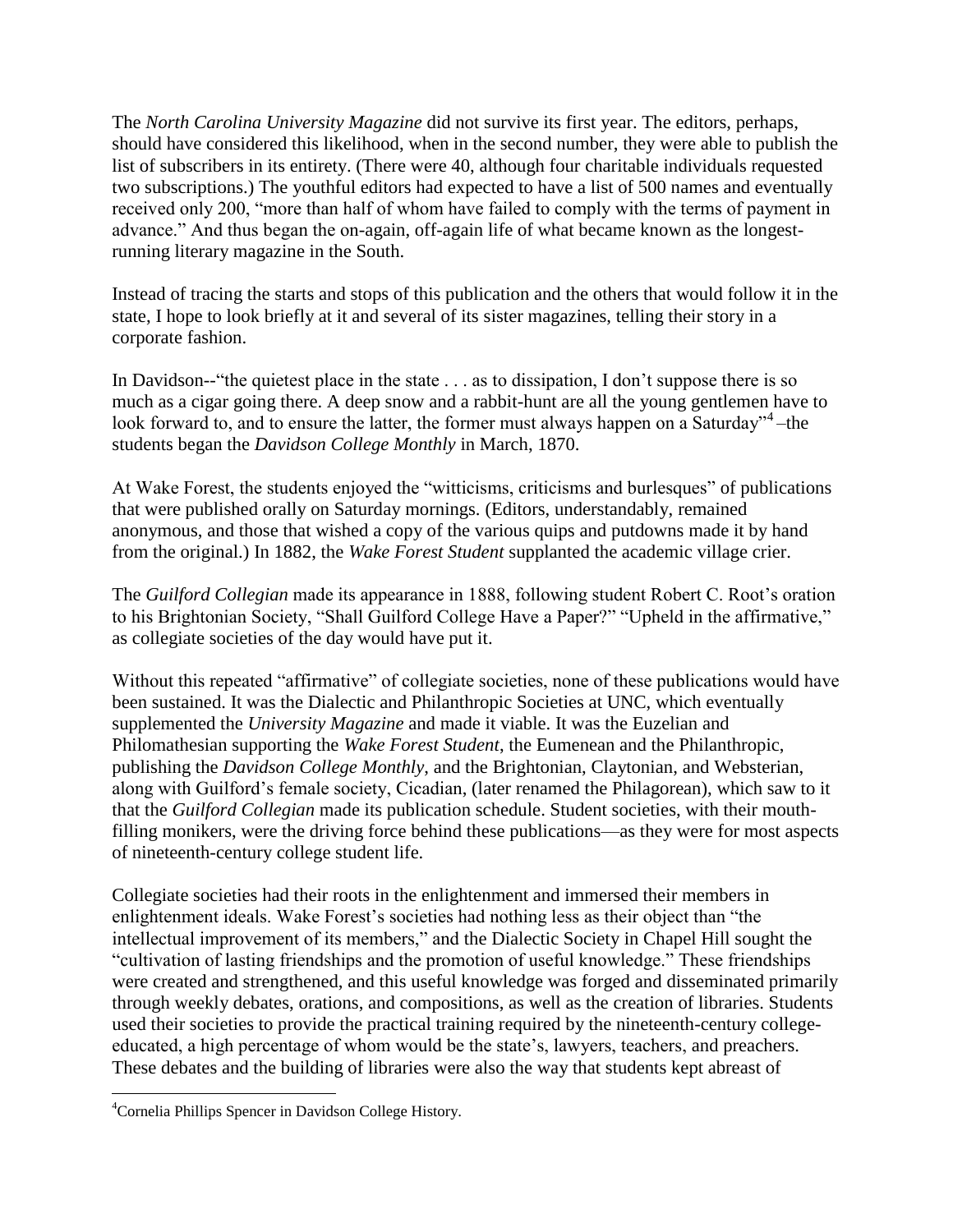religious, historical and sociological developments of the day. In short, societies provided the student what the college curriculum did not. After all, it was not until 1870 –under the "illiterate and ill-bred Republicans"--that the subject of English got its own chair in Chapel Hill.

Student literary magazines reflected the enlightenment ideals and practicality of their sponsors. Leave it to a society that has as one of its officers an individual entitled "Censor Morum," to crank out a publication "devoted to literature and the formation of correct taste." (The Dialectic Society and the *University Magazine*.) Leave it to a group of boys who conduct their own symposia once a week "to afford a channel through which those students who are so inclined may educate themselves in this most useful and practical accomplishment, the art of journal writing." (The Eumenians and Philanthropics and the *Davidson College Monthly*.) But other than these and the desire to see one's own writing in print (which is strong, indeed), it seems to have been the redemption of the South's reputation and North Carolina's, especially, which drove many of these budding journalists. Observing a lack of literary output in North Carolina, Wake Forest students modestly proposed "to fill a vacant place in the circulating literature of North Carolina," while Davidson College's editors hoped the South would stop its intellectual and moral slide--not surprisingly—through the work of college literary periodicals, and their own in particular.

As an 1878 editorial in the *University Magazine* states, "the South . . .has not contributed her due share to the rich literary heritage of the American people." But, the editors promise, eyeing the press about to roll, "We will soon retrieve our laurels."

Let us open the covers of the magazines to see how successful that retrieval was.

"*If the young men who conducted the Magazine fifteen or twenty years ago, instead of alternating in their topics between Romulus and the Queen of Scots and the very poorest fun and college slang, had given plain and vivid sketches of something they themselves had actually seen and known and felt, pictures of life such as it was in southern plantations and villages and cities, time would have but increased its value . . . [instead] we are presented with the watery hash of someone else's cold meat."* Cornelia Phillips Spencer again. And again a point well made-.

The first issue of Davidson's magazine held a speech in which the attributes of our fair state, especially "her lovely daughters" was praised; a history of the attempts at founding a college in western, NC; a scientific essay on air ("men of science have long sought to travel in the air, but so far with little success"); a bit on Washington at Brandywine, and a piece of poetry entitled "Love's Relief," which is just as bad as you are probably thinking it is. The *University Magazine's* first issue promised equally as dull a fare 26 years earlier.

Poetry, history, biography, a bit of fiction, some criticism, attempts at humor, college happenings, notes on the alumni, exchanges with other college magazines, and pieces of news pertaining to education fill the pages of North Carolina's nineteenth-century student publications.

Poetry rhymed. It sang the praises of natural beauties—both landscape and blushing--and was, for the most part, as saccharine as any bump-dee-bump-dee-bumping literature has ever been.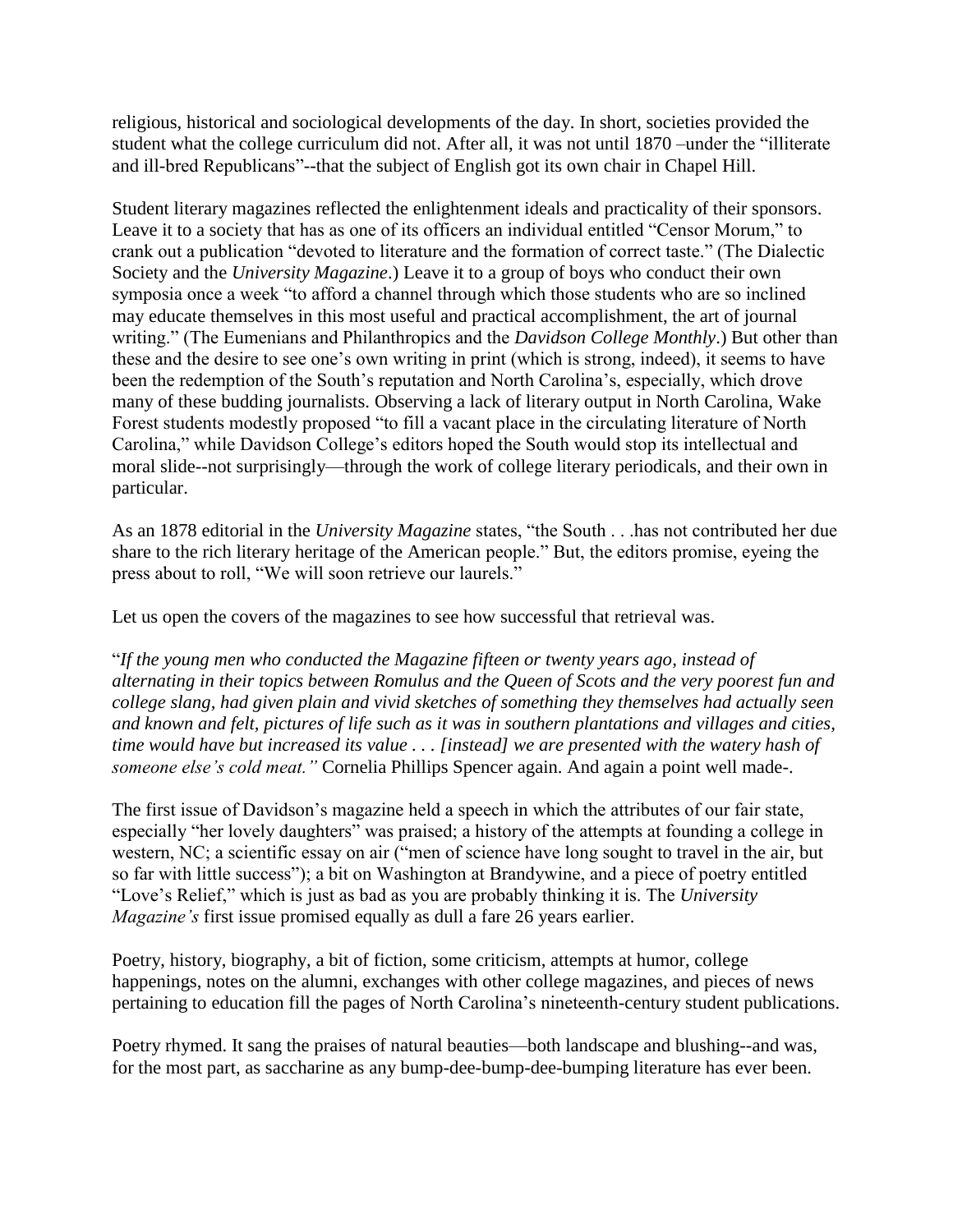One writer in the *University Magazine*, at least*,* did write of what he knew—Mrs. Spencer just missed it. He immortalized in verse the daring deed of midnight college bell ringing.<sup>5</sup>

As for humor, Davidson's student writers often relied upon their classical training: "What did Caesar say when Brutus asked him how many eggs he ate for breakfast? 'Et Tu, Brute,'" while variations on the term "pony," as a pre-translated Greek or Latin text was called, are endless.

Many a sleepy scholar, facing a stern-faced Latin instructor surely agreed with the writer of :

"So here we go at easy speed, O'er places rough and stony, In all the world you search around, There's nothing like a pony."

Speeches were always a favorite of student publishers (and probably easier articles to coax from their authors.) Often top student debaters or state leaders could be found expounding on topics of serious consequence. President of the College G. Wilson McPhail's "Address Delivered Before the Fredericksburg Total Abstinence Society," was probably quite popular with Davidson's teenagers.

It is, perhaps, in their historical pieces that these college magazines shine. Under the influence of David Lowry Swain, the *University Magazine* at UNC came to carry a wealth of well-written history. Gov. William A. Graham, Col. J. H. Wheeler, Samuel Field Phillips and Governor Swain, himself, among other state luminaries, wrote articles: "Memoirs of General Robert Howe," "Battle of Moore's Creek Bridge," and "Twentieth of May; The Mecklenburg Declaration" among a good many others. Indeed, by the 1890s, the *University Magazine* had become a valuable repository of historical and biographical information, attracting the attention of historians and historical societies from across the country.

Although the other magazines investigated here did not achieve the reputation for historical writings as did the "U. Mag.," some of their best pieces were historical, as well. The *Wake Forest Student* carried the reminiscences of Dr. William Royall, a former missionary in Florida. Another professor recounted Civil War prison life and his "securing a rat for breakfast." And, if you were a professor and managed to die when your school's magazine was being published, then you were almost guaranteed an adjective-filled memorial. Indeed, college magazines became the repository of all sorts of biographical information, as they marked the death of the state's worthies.

The student writers with pen drawn quite often criticized their schools and commented upon social issues in their magazine. In 1852 one anonymous UNC student complained because he and his cohorts could not vote while on the Hill because they were not considered permanent residents. The writer reasoned that he was as permanent as any of the professors, any of whom would pack up in a heartbeat, if some other institution would only just offer a bit more money, while in Mount Pleasant, NC the students at the Mont Amoena Female Seminary asked in their publication, "Should Women Have Representation in the Boards of Female Schools?"

 $\overline{\phantom{a}}$ 

<sup>&</sup>lt;sup>5</sup>University Magazine IV, no 1.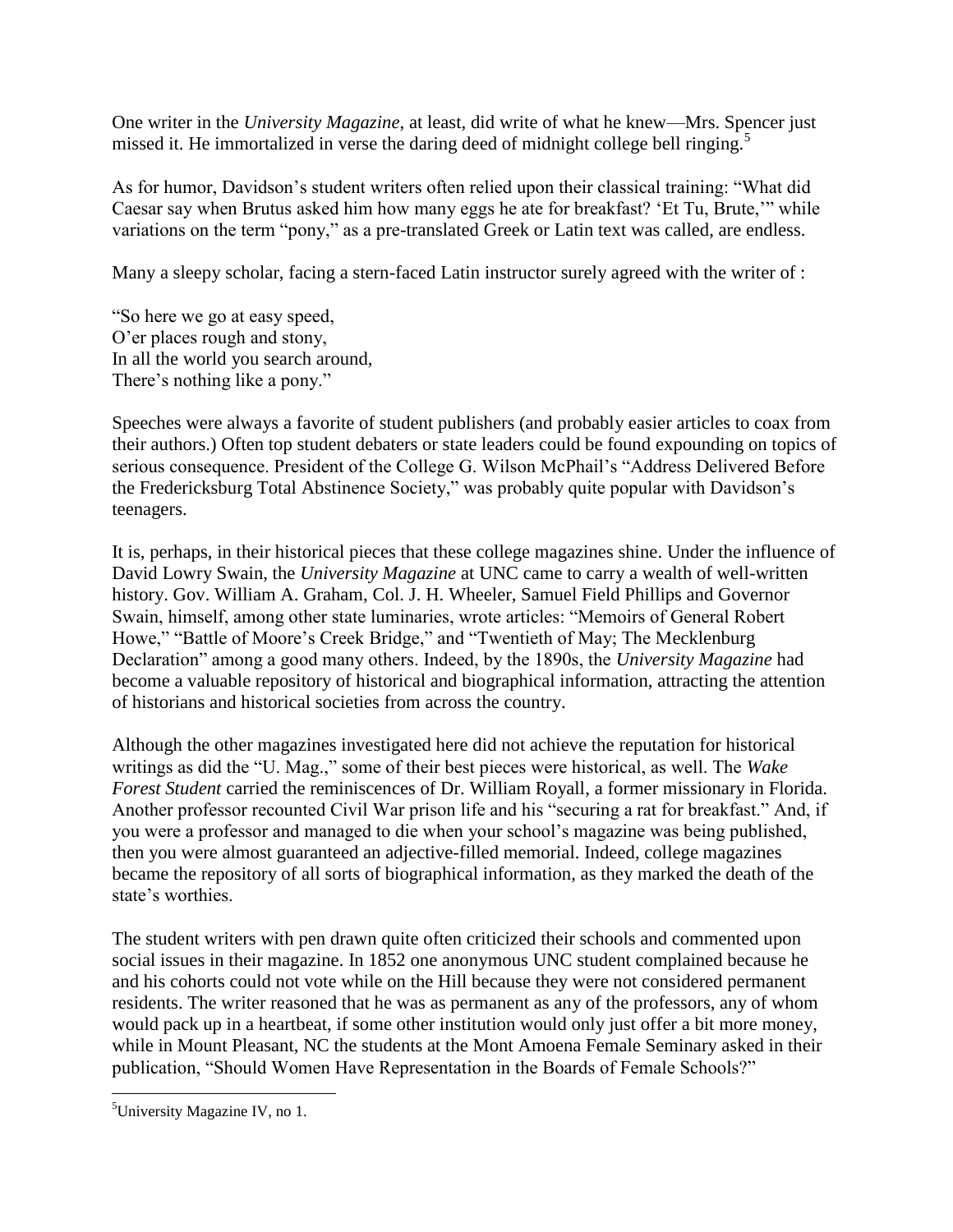Wake Forest and Guilford students used their magazine to question school polices, as well, while Davidson's editors generally did not. To do so, they figured, would give "too wide a display of our dirty linen." Still, nineteenth-century Davidson writers didn't recoil from controversy. One writer let his thoughts be known about the curriculum in an article titled, "Too Polite Altogether: A Proof that No Good Comes From Studying Latin and Greek."

The reason that most of these periodicals are pulled from the shelves today are for the glimpses of college life hidden in the brief notices: one-liners, for the most part, which were never intended to play a featured role in the magazine. Under headings such as "College News" may be found mentions of a professor gone to deliver a paper or notices of a telegraph wire being strung to a main building, or brief descriptions of baseball games. (The Mecklenburgs beat the Red Jackets—all Davidson students--55-9 back in 1870) or nuggets such as Mont Amoena's 1898 magazine notice that Miss Minna Layton "has the largest weight gain, so far as we know" since the opening of school, which would explain a favorite cheer at the school that year, "Hurrah! A New Supply of syrup!" The magazines are, then, valued for preserving college traditions and institutional memory. And while cries for syrup never made her histories, dear ol' Cornelia Phillips Spencer did her part in the *University Magazine* by writing "Old Times in Chapel Hill," a series which spread over six years, 1884-1890. Along those lines are articles in the Guilford publication such as "Building a College" and "New Garden—How I Heard of It."

These too-short notices offer "pictures of life such as it was" and to paraphrase Mrs. Spencer, "time has but increased their value."

Unfortunately, much of this value was not apparent to many of the magazines' contemporary audience. As one of the *University Magazine's* first readers wrote his son in New Haven, "It is such a dull affair that I don't care you should show it to anybody—lest some of the dull fellows should laugh at the expense of the 'Rip Van Winkle of the South.'" It wasn't just the Chapel Hill-bound boys who fell victim to such criticism. The *Printers Circular*, a Pennsylvania periodical, tossed a zinger at the Davidson magazine stating, "its contents are a series of essays that fairly exhibit the sophomoric enthusiasm of the 'Sunny South." Much to their credit and probably because of this enthusiasm, the Davidson boys reprinted the criticism and laughed right along—as did Chapel Hill boys a few years earlier when they noted that the seniors didn't care for their publication, the juniors sneered at it, the sophomores yelled disapprobation and the "puny fresh" dared to "raise his piping voice in disapproval." They had to acknowledge that even the ladies "no longer praise it." As the editors said, "We actually thought for a time that our magazine was bad."

Toward the end of the 1800s, many of the magazines' contributors ceased to be students, although students still edited the publications. In every magazine there may be found editorials complaining that editors are supposed to edit--not write all of the material. One editor of the *Guilford Collegian*, noting that students had contributed just one essay and one oration during the year, stated "bluff and deceit in the form of unsigned articles by the editors and the alumni giving the student the advantage of doubtful authorship have become abominable," which explains Dr. Mendenhall of the same college's complaint, "Robert has beset me again for an article for the *Collegian*."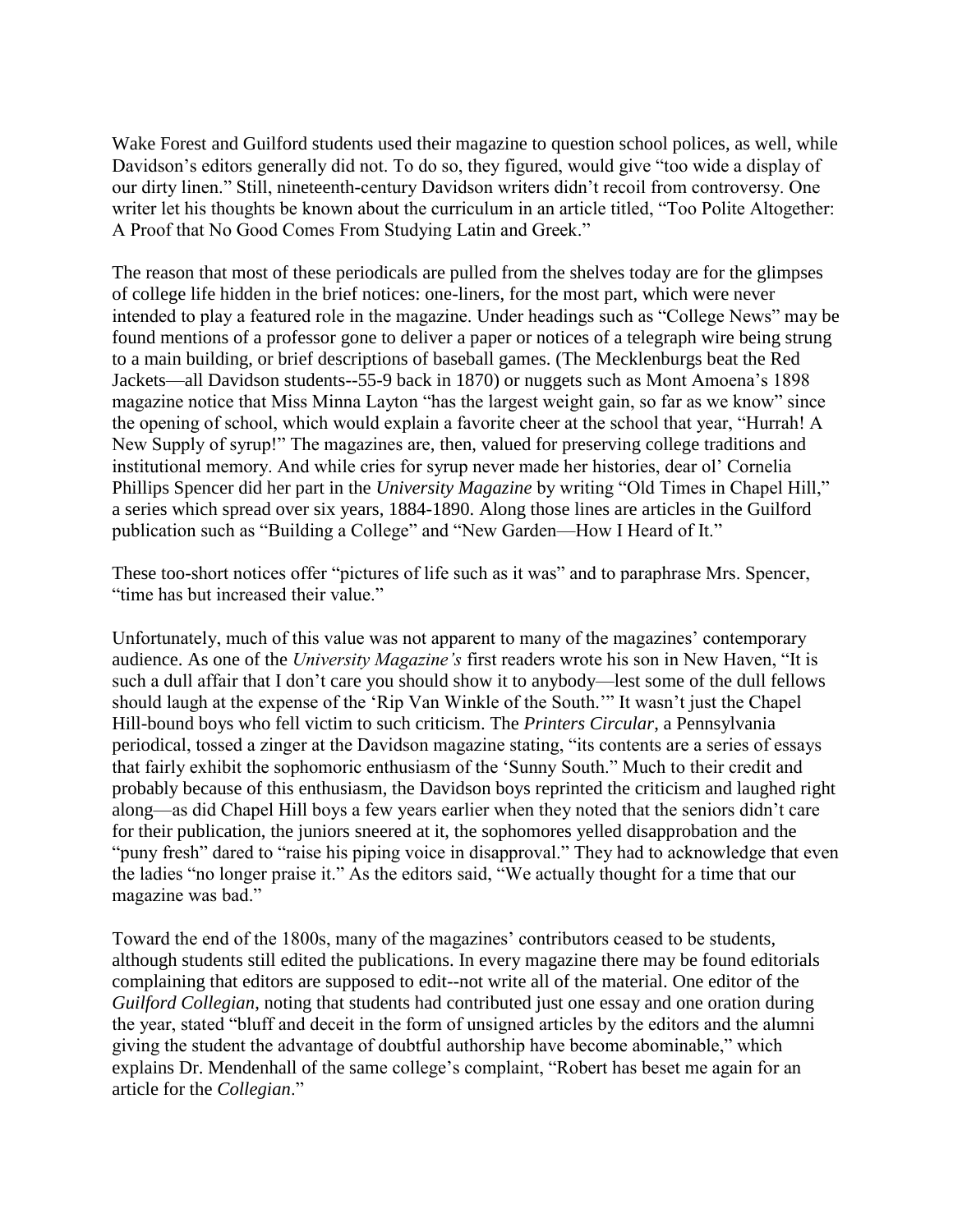In 1895 Chapel Hill students actually decided to stop publishing the University's magazine when it was at its peak and claimed the largest circulation of any college magazine in the world. The reason? Only eight of the 65 articles appearing in the publication were written by students, as the *Tar Heel*—the new publication on the block—editorialized, "Let the magazine go. Not because it is not a good thing but because it is a good thing in the wrong place." The *Magazine's* editors surprisingly agreed, stating that their publication had been an "ignominious failure" because it had not accomplished the main purpose of a college magazine—the improvement of thought and composition among the students.

Of course, the magazines had not failed. If for no other reason than having to beset someone for an article is good training for any editor. Just ask Mr. Powell.

North Carolina's college literary magazines reveal a body of students sensitive to their state's literary reputation. They show a group of young people concerned with the latest issues of their day, as well as preserving their history and traditions. They present a group of institutions and people who believed that humanities were a good in and of themselves, but were also a "good" capable of doing good. Like those society debates they illustrate the students' enlightenment ideals and their practical application.

It was one goal of these college magazines to build a class of literary men in North Carolina and thus enhance the state's reputation. The *Wake Forest Student* supplied writers and editors for the *Biblical Recorder*, *The Christian Sun*, the *State Journal*, the *Baptist Record*, the *Greensboro Telegram*, *News and Observer*, *Greensboro Daily News*, *Baltimore Evening Sun*, *Richmond Journal*, *Gastonia Gazette*, *Progressive Farmer*, *Monroe Journal*, *Elizabeth City Advance* and the *London Times*. There are among its list of editors poets, historians, biographers, and writers of fiction.

Among the 170 editors that can be determined from the University of North Carolina's nineteenth-century magazine, only twelve were professional journalists but to their number are added the authors of the *Life of Vance*, *Prisons of the Civil War*, *The World War*, *From Cotton Field to Cotton Mill*, among others, and the founder of Carrollton College, the editor of *English Prose from Chaucer to Kipling*, *American Poems 1776-1900*, *Current Literature,* and *Review of Reviews,* the state's first Ph.D. in History, the first archivist of the United States, and professors all over the south, Chapel Hill especially. It was this group of men who taught the next generation of collegiate magazine writers: Thomas Wolfe, Paul Green, Phillips Russell, Jonathon Daniels, LeGette Blythe, Walker Percy, Joseph Mitchell, and Walter Spearman--just to name a few from one institution.

These boy editors could, of course, have pursued a career in letters despite college magazines, but I suspect that the sight of their names in print encouraged their literary pursuits. I know from firsthand experience that staying up late to meet a deadline with a group of people encourages friendships that last—even when the college literary magazine doesn't. For example, I don't know if they truly remained friends or not, but I suspect that the Di editor and the Phi editor who revived the *University Magazine*--yet again--in 1882 probably respected each other because of this shared history. When they carried their baby downtown to find that the printer's devil had